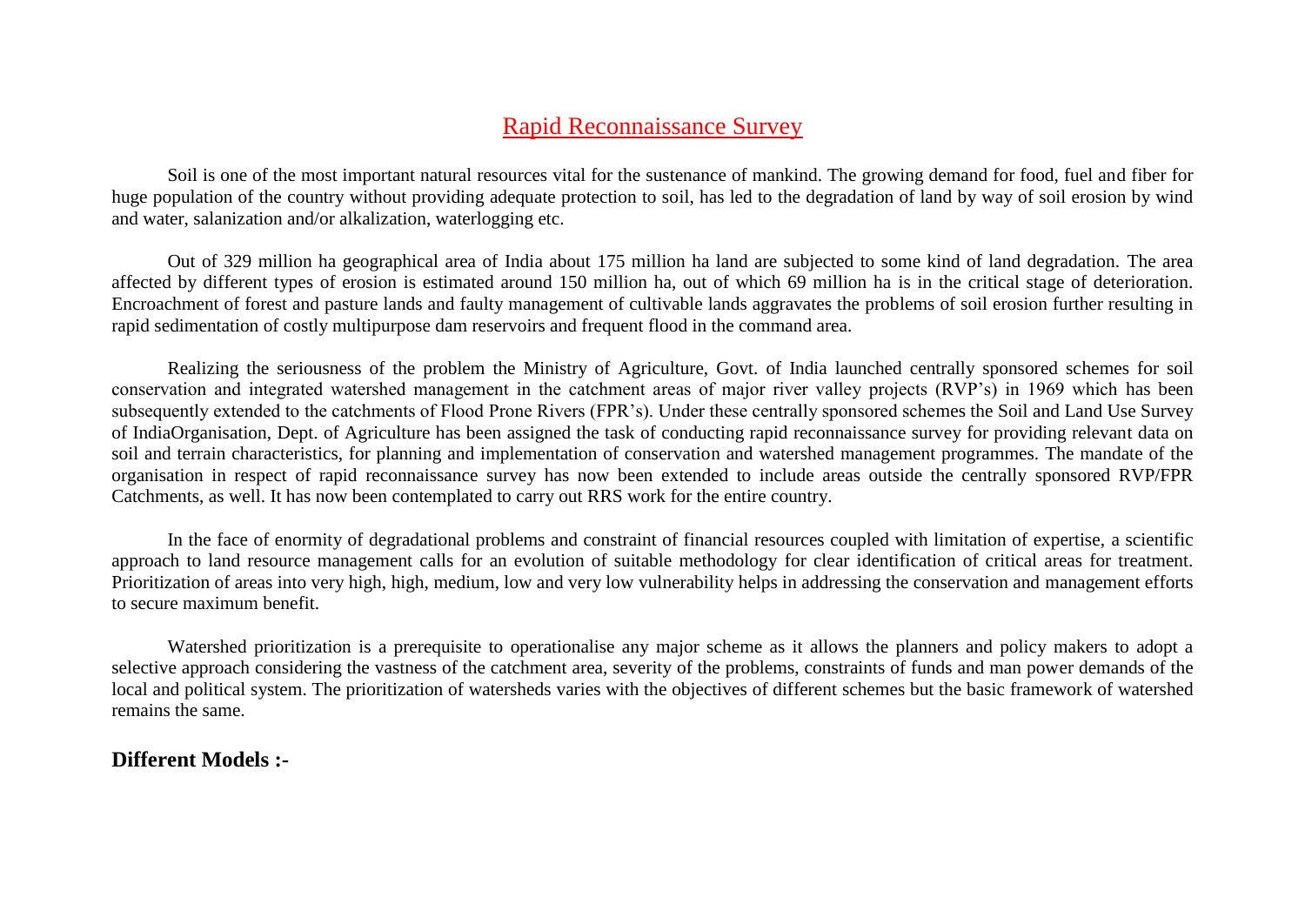Several empirical equations such as USLE (Wischmeier and smith 1978), silt yield prediction equation for computation of silt yield and run-off equation have been used by several workers. These equations are, however, based on several dynamic factors and their applicability for different areas is controlled by the physical characteristics of the area itself and correct evaluation of several component parameters.

The Soil and Land Use Survey of India has developed **Sediment Yield Index (SYI)** and **Runoff Potential Index (RPI)** models and has been carrying out priority delineation survey in the RVP & FPR Catchments. The priority approach followed for the catchments of River Valley Project is based on Sediment Yield Index (SYI) where as Runoff Potential Index (RPI) is applied for prioritization of watersheds in the catchments of Flood Prone River. All the RVP and FPR catchments areas could be prioritized based on the objectives of others schemes, viz., National Watershed Development Project for Rainfed Areas (NWDPRA) and watershed based developmental project on Wasteland of Department of Land Resources, Ministry of Rural Development. In all these endeavors, the basic framework of watershed will remain the same but priority will vary and it will be in accordance with the objective of the various schemes.

### **1. Sediment Yield Index (SYI) Model**

As stated prioritization leads to adopt a selective approach and helps to phase out the planning in a systematic manner. The identification and demarcation of watersheds in the catchment that are prone to yielding higher sediment yield is the primary task envisaged by the Natural Resource Management Division, Department of Agriculture and Cooperation, Ministry of Agriculture towards phasing the action plan for catchment area treatment.

Commensurate with the needs of database, All India Soil and Land Use Survey (AISLUS), Department of Agriculture and Cooperation, Ministry of Agriculture developed Sediment Yield Index (SYI) model for watershed prioritization in the catchments of River Valley Project (Anon, 1990). It's a predictive model based on the soil and land characteristics of reconnaissance level that are acquired through rapid reconnaissance.

**Concept:** The sediment yield index (SYI) is defined as the sediment yield per unit area and SYI value is obtained by taking the weighted arithmetic mean of the products of the erosion intensity weightage value and delivery ratio over the entire area of the hydrologic unit by using suitable empirical equation. The foundation of the sediment yield model lies with the basic concept of sediment yield, which is described as:

#### **Sediment Yield** = Erosivity  $\times$  Erodibility

The erosivity is an expression of rainfall (velocity, angle, frequency and duration) where erodibility indicate the soil detachment and transportation potential of the detached material. The erodibility factor is governed by the empirical equation as described below.

#### $R = P - F$

Where, R stands for run-off, P is the precipitation and F is the infiltration capacity. Thus run-off is the resultant impact of rainfall induced by the infiltration capacity of the soil and land attributes.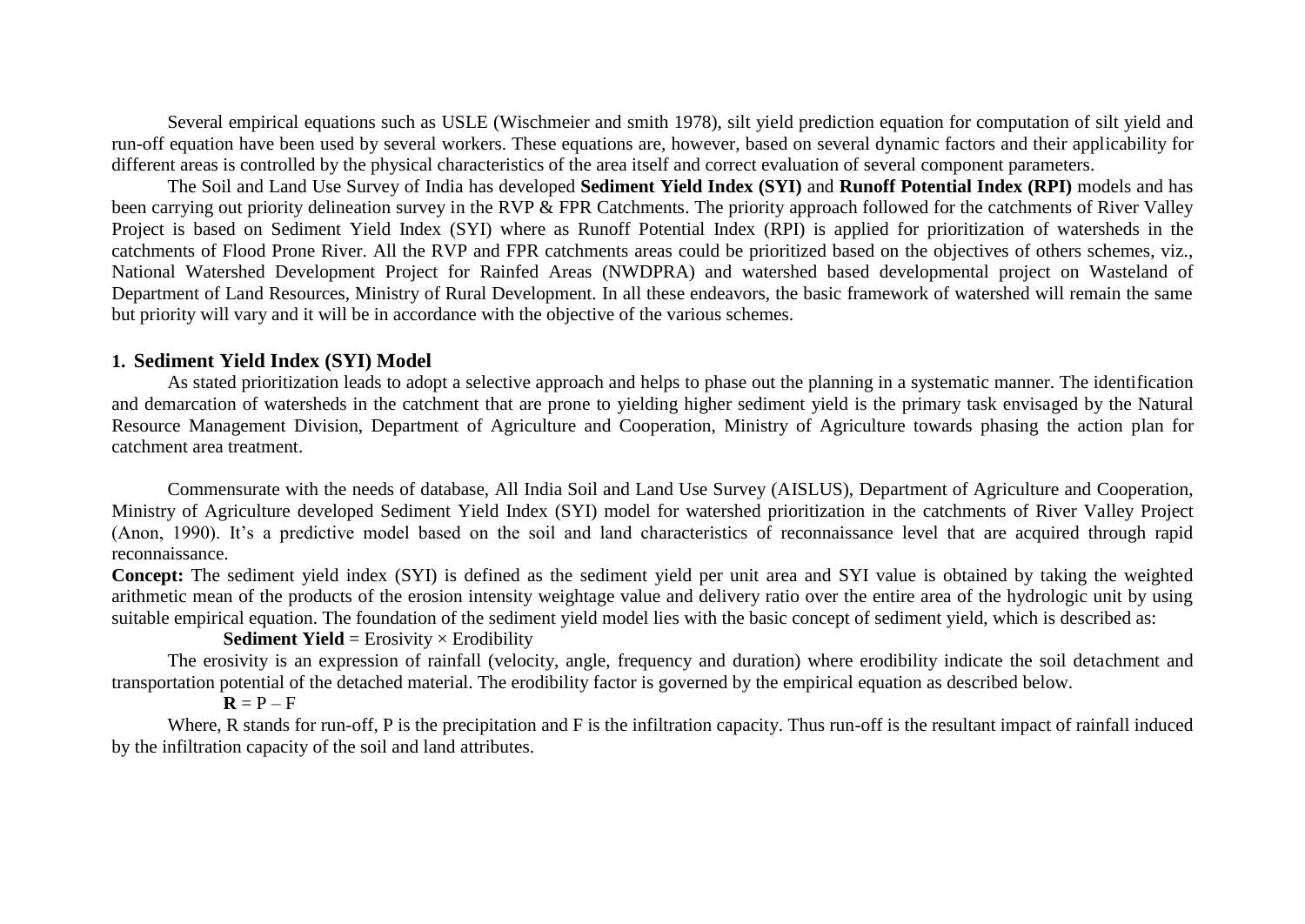Parameter of Sediment Yield: Sediment yield from an area at a point of measurement is a resultant of detachment of soil material and its transportation. Detachment is a resultant of an impact of rainfall and running water on earth's surface and the strain of this impact on the underlying strata. The natural factors responsible for sediment production from an area include:

- $\Box$  Climate (Total precipitation and its frequency and intensity)
- $\Box$  Geomorphology (Land form, Physiography, Slope and Drainage Characteristics)
- Soil characteristics (Texture, structure, organic matter, swell-shrink potential, porosity, hydraulic conductivity, mineralogy, thickness of the solum, etc.)
- $\Box$  Land Use/ Land cover (Density of forest or grassland, plant residue, rock out crops etc.)
- **Soil management**

The relationship of these factors with soil detachment is quite complex. In practice, various set of these attributes are identified in the field and erosion intensity mapping units are framed accordingly.

For assessing relative values of soil detachment, weightage values are assigned to the erosion intensity mapping units by adjudging the factor individually and grading them as per their influence on soil detachment and sediment transport. Obviously, the factors will assume positive or negative grading as per their accelerating or retarding effect on soil detachment and subsequent transport.

**Sediment Transport and Delivery Ratio:** Delivery ratio refers to the percent of soil material detached from the hydrologic unit, reaching the reservoir site through surface flow or traveling through drainage courses. The factors governing the transport of detached materials are:

- $\Box$  Soil texture, reaction, ESP, clay mineralogy etc.
- $\Box$  Physiography and relief
- **Land Use/Land Cover**
- $\Box$  Size and slope of the watershed
- **D** Watershed gradient
- D Drainage density and drainage pattern
- $\Box$  Stream gradient
- $\Box$  Proximity of the eroded area to the active stream or reservoir
- $\Box$  Presence or absence of silt traps/ponds etc.

The calculation of Sediment Yield Index (SYI) is subsequently done by computing the area of different mapping unit and using the empirical formula.

**Sediment Yield Index (SYI)** = 
$$
\frac{\sum (Ai \times Wi \times Di)}{Aw} \times 100
$$
Where,

 $i = 1$  to n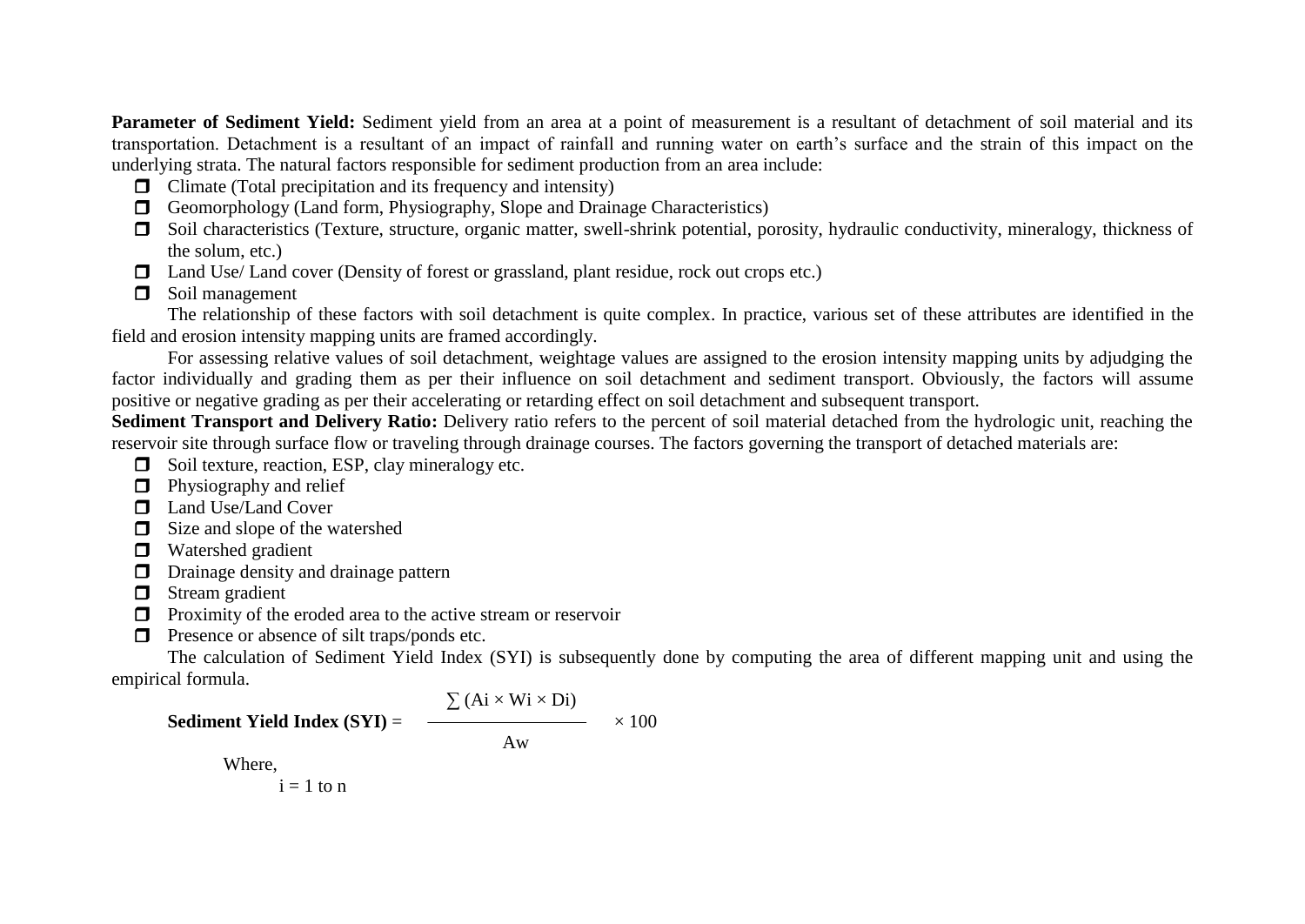$Ai = Area of i<sup>th</sup> maping unit$  $Wi = Weightage assigned to i<sup>th</sup> unit$  $Di =$  Delivery ratio assigned to i<sup>th</sup> unit Aw = Total area of the watershed

The model consists of two aspects, viz., delineation and codification of the catchment area into micro watershed level based on drainage map generated from 1:50000 scale Survey of India topographic map and generation of Erosion Intensity Map based on rapid traversing of the catchment.

**Methodology:** Study of the Survey of India topographical map on 1:50000 scale to have an idea of the catchment area and identification of the major landscape and land use. The methodology of Priority Delineation Survey comprises the following steps.

- $\Box$  Preparation of framework of micro-watershed through systematic delineation
- Codification of different stages of delineation by using Alpha-numeric symbolic code
- Rapid Reconnaissance Survey on 1:50,000 scale base (SOI Toposheets, aerial photographs and other base material) leading to the generation of a map indicating Erosion Intensity Mapping Units (EIMU).
- Assignment of weightage values to various Erosion Intensity Mapping Units based on their relative sediment yield/run-off potential.
- Assignment of delivery ratio to various Erosion Intensity Mapping Units
- Computation of Silt Yield Index/Run-off Potential Index for individual micro-watersheds
- Grading of micro-watersheds into very high, high, medium, low and very low priority categories

Formulation of Erosion Intensity Mapping Unit (EIMU) Legend comprises soil and land characteristics for mapping. The mapping legend is updated based on field information and a progressive legend is developed and finalized.

EIMU is an assemblage of land and soil characteristics, viz., physiography, slope, land use and land cover with density, surface condition, soil depth, texture and structure of surface and sub-soils, colour, drainage condition, salinity and alkalinity, stoniness and rockiness, erosion condition and existing management practices.

Though the sediment yield does not have any relevance with the actual sediment yield gauged at the sediment gauging station but it serves the purpose of identifying and demarcation of watersheds that are severely affected by water induced soil erosion with greater accuracy. Based on the findings, watershed management planning at macro level is sanctioned by the Ministry of Agriculture, Government of India. Subsequently, watershed management project is formulated by the State Government based on detailed information on soil and land characteristics generated through detailed soil survey.

## **2. Runoff Potential Index Model**

The Runoff Potential Index (RPI) model is nothing but a modified model of SYI where delivery component has been excluded and weightage value to each mapping unit is assigned based on runoff generation potential of each and every mapping unit. This model is used for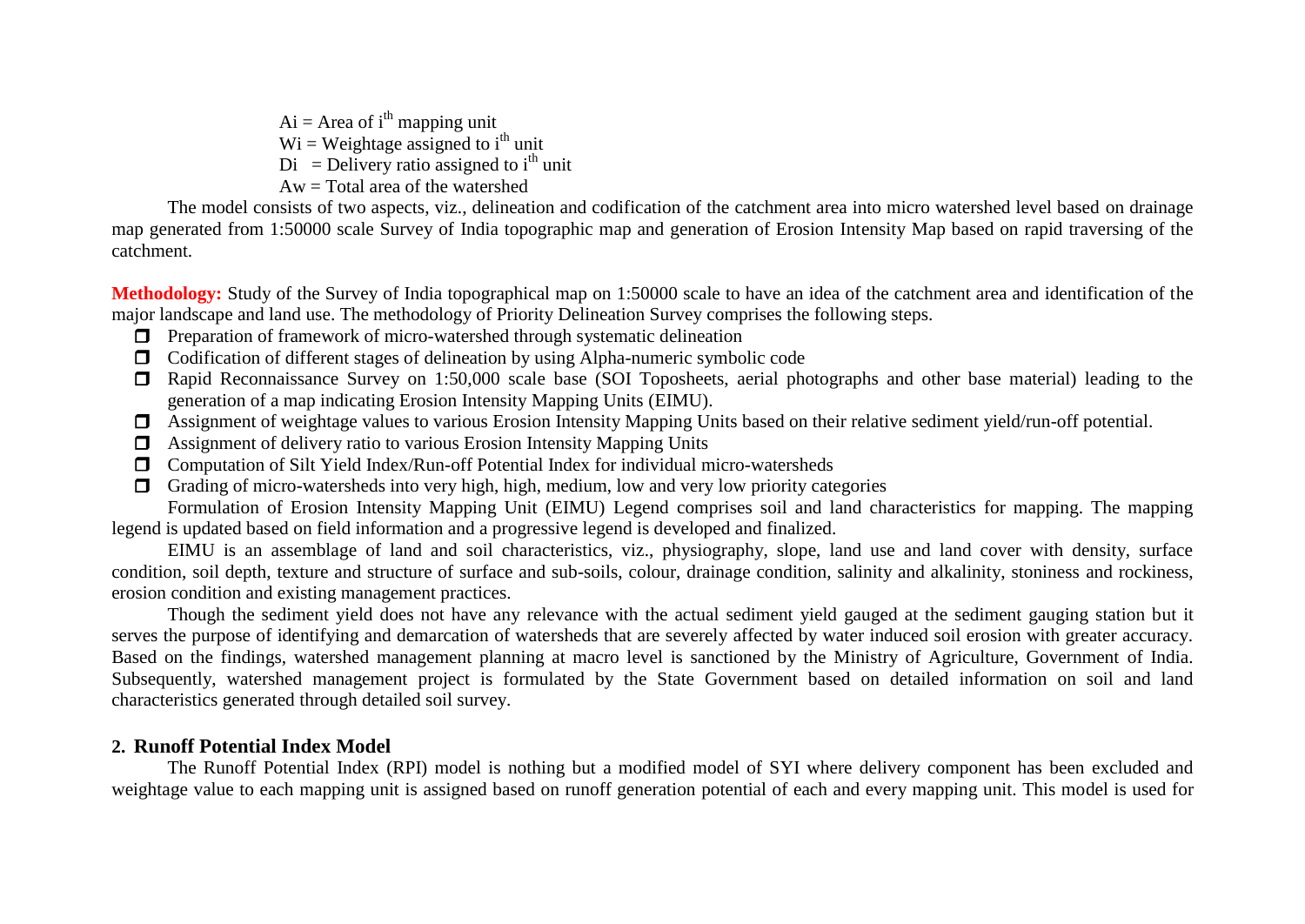prioritization of watersheds in the flood prone catchment. The delineation and codification as well as the mapping procedures including watershed categorization are alike to that of SYI model.

The Run-off Potential index (RPI) is defined as the total quantum of run-off generated per unit area. The RPI model is a modification and expansion of the SYI model where erosion intensity weight age values are replaced by run-off potential weight age values. Here the delivery ratio factor is not taken into account.

 $\sum (Ai \times Wi \times Di)$ **Runoff Potential Index (RPI)** =  $\longrightarrow$   $\times 100$ Aw Where,  $i = 1$  to n Ai = Area of  $i<sup>th</sup>$  mapping unit  $Wi = Weightage assigned to i<sup>th</sup> unit$  $Di =$  Delivery ratio assigned to i<sup>th</sup> unit Aw = Total area of the watershed

### **3. Land Productivity Index Model**

During 8th five year plan, Department of Agriculture and Cooperation, Ministry of Agriculture has launched one major scheme on watershed (National Watershed Development Project for Rainfed Areas) towards development of rainfed area. The objective of the scheme is to develop the rainfed agriculture where watersheds having more than 50% agriculture and less than 30% irrigation are selected for treatment purposes. The prioritization of watersheds is based on the Productivity Potential of the watersheds. Higher values of productivity index indicate lesser priority for development purposes.

According to the objectives of the NWDPRA scheme, the watersheds of the country can easily be prioritized and a selective approach of development of rainfed area can be followed. All India Soil and Land Use Survey proposed a model in this regard which has been conceptualized on Land Productivity Indices (Olson, 1981). Land Productivity Index (LPI) is a multiplicative function of the soil profile characteristics, surface texture, land gradient, land surface characters and quantum of rainfall which is expressed as

 $LPI = A$ . B. C. X. Y

Where,

- $A =$  percent rating for the general character of soil profile
- $B =$  percent rating for surface texture
- $C =$  percent rating for slope gradient
- $X =$  percent rating for site conditions other than those covered under factors A, B and C (e.g., soil salinity, stoniness, rockiness, soil erosion, etc.).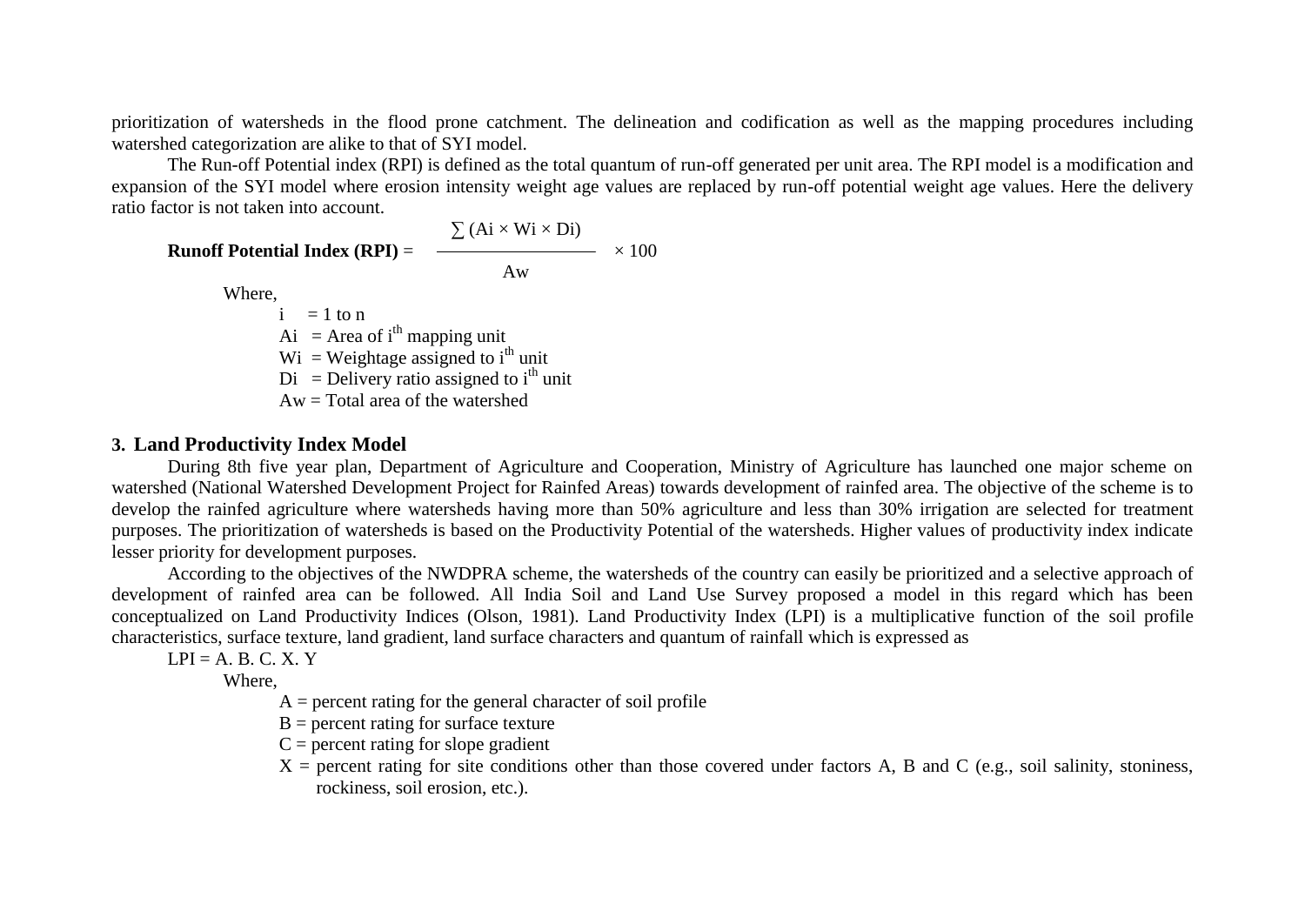## $Y =$  percent rating for rainfall

## **Assignment of Weightage Values**

The assignment of erosion intensity weightage to the mapping units for prioritization in RVP catchment is based on the relative proportion of the sediments detached from the area enclosed by the unit. A factor K, rated as an inertia factor, signifying equilibrium between erosion and sedimentation, is assigned weightage value of 10 and is considered as a standard reference. Any addition this value in discrete number is indicative of erosion roughly in proportion to the added factors whereas the subtraction is suggestive of the deposition possibilities.

The assignment of run-off potential weightage to the mapping units is based on the proportionate assessed run-off generation from the area enclosed by the units. The inertia factor K in this case, taken as 0.50, signifies the equilibrium between run-off and run-on and suitable additions or subtractions, assigned generally as multiples of 0.05 value, are indicative of the assessed proportionate run-off or run-on conditions. The weightage values are assessed as the resultant of combined and reciprocal influence of a set of factors:

- $\Box$  Physiographic slope
- **Land Use/Land Cover**
- Soil depth
- $\Box$  Soil texture
- $\Box$  Surface conditions
- $\blacksquare$  Erosion
- $\Box$  Soil conservation measures
- **O** Climate

# **Assignment of Delivery Ratios**

The delivery ratio of an erosion intensity mapping unit indicates the transportability of the soil material detached from the area enclosed by the unit to the site of the dam/reservoir. The maximum values of delivery ratio adjudged for individual EIM unit are based on factors influencing the suspension and mobility of suspended material like texture, mineralogy and pH of the soil, land use/land cover conditions terrain slope, surface stoniness/ rockiness and soil conservation measure adopted. The adjustment delivery ratios are also depend on the watershed attributes

- **D** Drainage Pattern / Drainage Density
- **D** Watershed gradient
- $\Box$  Proximity to active stream resources

The maximum delivery ratio value, assigned to various EIMU ranges from 0.40 to 0.95. The lowest values have been assigned to the sandy soils of the aeolian plain with very gently slopes or well bunded paddy fields whereas highest values to the dissected stream banks with complex steep slopes having montmorillonitic clay mineralogy.

In order to remove the subjectivity and personal biasness in assigning the weightage value and delivery ratio an attempt has presently been made to grade the individual factors as per their influence on soil erosion and sediment transport. For each factor a limit is framed starting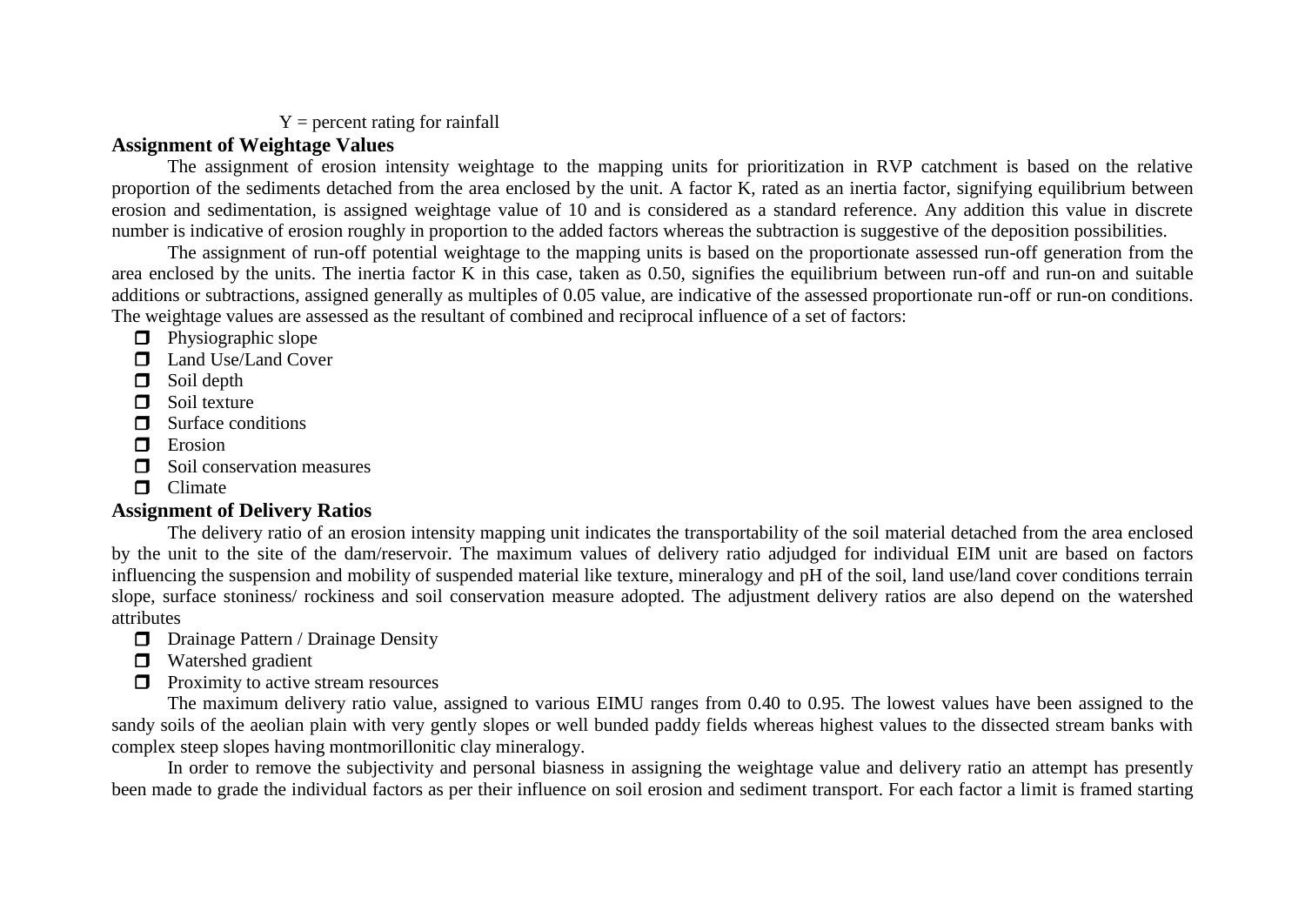from a base value (an integer) dependent upon the characteristic influence of that factor on detachment and transport of soil material. To achieve the uniform system of rating of mapping units an accurate measurement of individual parameter, as much as possible, should be made in the field during survey. This measurement should accurately be translated in the description of the unit. The values assigned to various parameters are fixed logically centering around the equilibrium values. The resultant value of weightage and delivery ratio assigned to the mapping units could be obtained by summing up the numerical values of all attributes as follows:

- $Wi = Wi$  (base) + Wi (Slope) + Wi (land use/land cover) + Wi (soil depth) + Wi (Texture) + Wi (management) + Wi (erosion) + Wi (surface condition)
- $Di = Di (base) + Di (Slope) + Di (land use/land cover) + Wi (soil depth) + Di (Texture) + Di (management) + Di (erosion) + Di (surface)$ condition)

## **Grading of Microwatershed for Priority Fixation**

The gradation and assignment of priority category to the micro-watersheds are based on the descending values of SYI/RPI values for deciding upon the boundaries of various priority categories namely, very high, high, medium, low and very low category, the following values of SYI / RPI have been used as boundaries for various categories (Fig. 9).

### **Based on SYI/ RPI**

| <b>S. No.</b>           | <b>Priority Category</b> | <b>SYI Values</b> | <b>RPI Value</b> |
|-------------------------|--------------------------|-------------------|------------------|
| ı.                      | Very high                | 1300 and above    | 80 and above     |
| $\bigcap$<br><u>L</u> . | High                     | $1200 - 1299$     | $70.00 - 79.99$  |
| J.                      | Medium                   | $1100 - 1199$     | $60.00 - 69.99$  |
| 4.                      | $\overline{\text{OW}}$   | $1000 - 1099$     | $50.00 - 59.99$  |
|                         | Very low                 | Below 1000        | Below 50         |

## **Validity of the Models:-**

Although the models discussed above do not provide the absolute values of total silt yield/quantum of run-off generation and lot of subjectivity is involved in the application of the model, nevertheless it does meet the requirement of fixing relative priorities within short span of time to cope up with the urgent need for controlling the sedimentation process, the model has also been tested in respect of the accuracy and the results have indicted that the model meets the requirement of desired accuracy level.